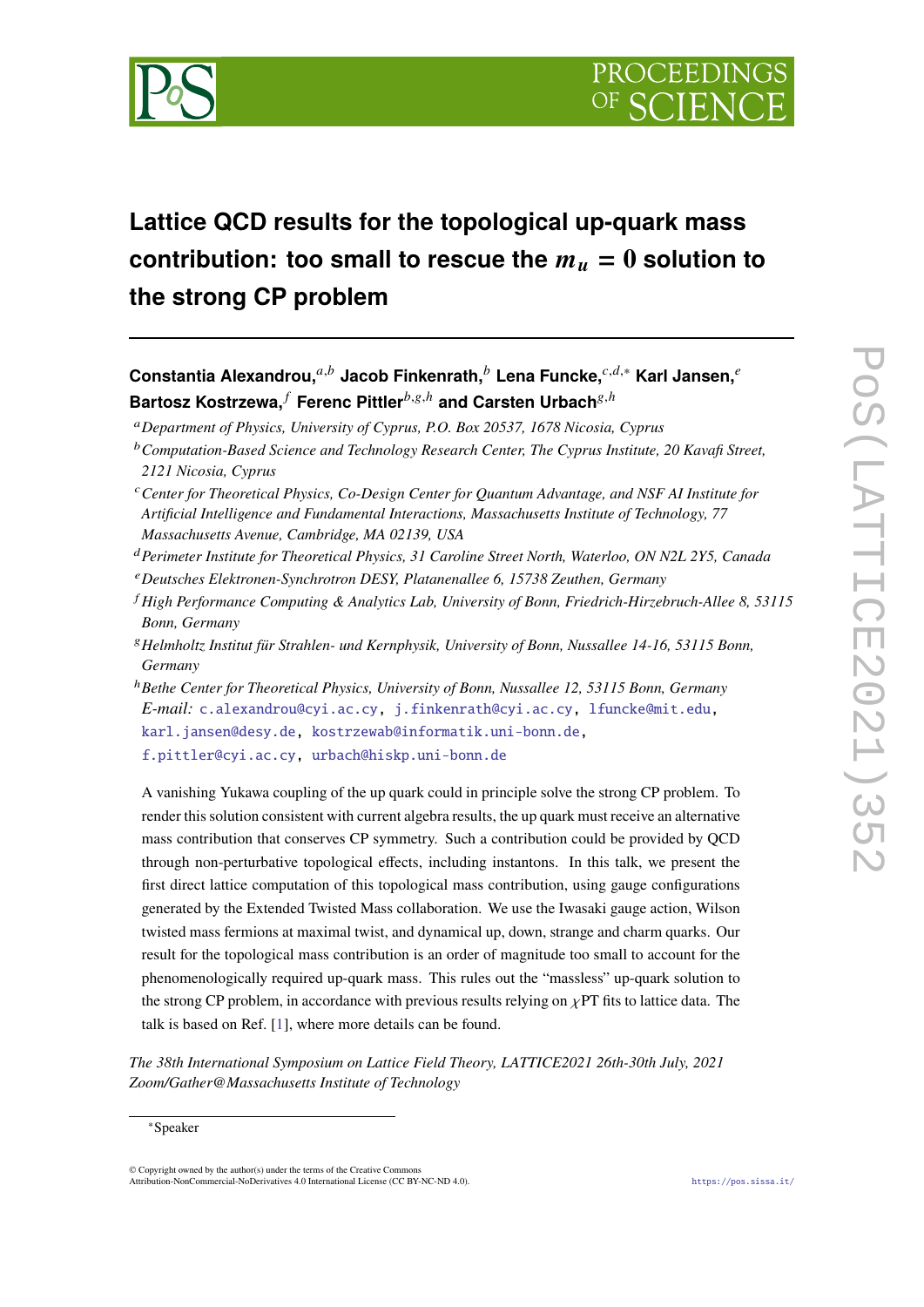## **1. Introduction**

The strong CP problem is one of the most fundamental open questions of the Standard Model (SM) of particle physics. Its origin is the CP-violating  $\theta$ -term in the Lagrangian of quantum chromodynamics (QCD) that describes the theory of strong interactions,

<span id="page-1-0"></span>
$$
\mathcal{L}_{\text{QCD}} \supset -\frac{1}{16\pi^2} \theta \, G_{\mu\nu} \tilde{G}^{\mu\nu}.
$$
 (1)

This  $\theta$ -term originates from the super-selection sectors of the topologically nontrivial OCD vacuum, which are labeled by an angular parameter  $\theta$  [\[2,](#page-8-1) [3\]](#page-8-2). Here,  $G^{\mu\nu}$  denotes the gluon field strength and  $\tilde{G}_{\mu\nu} = \frac{1}{2}$  $\frac{1}{2} \epsilon_{\mu\nu\rho\sigma} G^{\rho\sigma}$  its Hodge dual. The totally antisymmetric Levi-Civita tensor  $\epsilon_{\mu\nu\rho\sigma}$  changes sign under parity transformations, which is the reason why the  $\theta$ -term violates the combined CP symmetry of charge (C) and parity transformations (P).

As  $G_{\mu\nu}\tilde{G}^{\mu\nu}$  is a total derivative, one may naively expect that the  $\theta$ -term disappears after integrating over the Lagrangian in Eq. [\(1\)](#page-1-0). However, the integral  $\int d^4x G_{\mu\nu}\tilde{G}^{\mu\nu} \neq 0$  gets nonzero contributions from quantum corrections [\[4\]](#page-8-3) and instantons [\[2\]](#page-8-1), which are topologically nontrivial field configurations that describe tunneling between the different QCD vacua. These topologically nontrivial phenomena are known to contribute to the mass of the  $\eta'$  meson [\[5,](#page-8-4) [6\]](#page-8-5). Thus, the same nonperturbative effects that give a large mass to the  $n'$  meson are also expected to give rise to strong CP violation via Eq. [\(1\)](#page-1-0). However, there are strong experimental constraints on CP-violating effects in QCD. These stem from the electric dipole moment  $d_n$  of the neutron, which is experimentally excluded down to  $|d_n| < 3.0 \times 10^{-13}$  e fm [\[7–](#page-8-6)[9\]](#page-8-7). This translates into a strong upper bound on the angle  $|\theta| < 1.3 \times 10^{-10}$  due to  $d_n \propto m_q \theta$  [\[10,](#page-8-8) [11\]](#page-9-0). Thus, the  $\theta$ -parameter needs to be strongly finetuned, which is the essence of the strong CP problem. The requirement of strong fine-tuning often hints towards the existence of new physics beyond the SM, in particular towards new symmetries.

One possible solution to the strong CP problem is the Peccei-Quinn (PQ) mechanism [\[12\]](#page-9-1), which relies on the existence of a chiral  $U(1)_{PQ}$  symmetry that is anomalous under the OCD gauge group. In this mechanism, the QCD  $\theta$ -term gets absorbed by rephasing the axion particle a, which is the pseudo-Goldstone boson of the spontaneously broken  $U(1)_{\text{PO}}$  symmetry [\[13,](#page-9-2) [14\]](#page-9-3),

<span id="page-1-1"></span>
$$
a \to a + \text{const.},
$$
  $\frac{a}{f_a} \to \frac{a}{f_a} - \theta.$  (2)

Here,  $f_a$  is the axion decay constant, and the absorption in Eq. [\(2\)](#page-1-1) can happen because the  $U(1)_{\text{PO}}$ symmetry is explicitly broken by the Adler-Bell-Jackiw (ABJ) anomaly of QCD [\[15,](#page-9-4) [16\]](#page-9-5).

Within the SM, the simplest realization of an anomalous chiral PO symmetry  $U(1)_{PQ}$  could be achieved if one of the quark flavors, for example the up quark, had no Yukawa coupling to the Higgs doublet. The resulting  $U(1)$  symmetry is perturbatively safe and only nonperturbatively broken, which means that it is a true symmetry with regard to 't Hooft's technical naturalness argument [\[17\]](#page-9-6). In case of a vanishing up-quark Yukawa coupling to the Higgs doublet, the anomalous chiral PQ symmetry would be an axial  $U(1)_u$  symmetry acting on the up quark,

<span id="page-1-2"></span>
$$
u \to e^{i\alpha\gamma_5}u, \qquad \theta \to \theta + \alpha,\tag{3}
$$

where we combined the left-handed  $(u<sub>L</sub>)$  and right-handed  $(u<sub>R</sub>)$  components of the up quark into a single Dirac fermion u. As before, due to the ABJ anomaly, the vacuum  $\theta$ -angle can be removed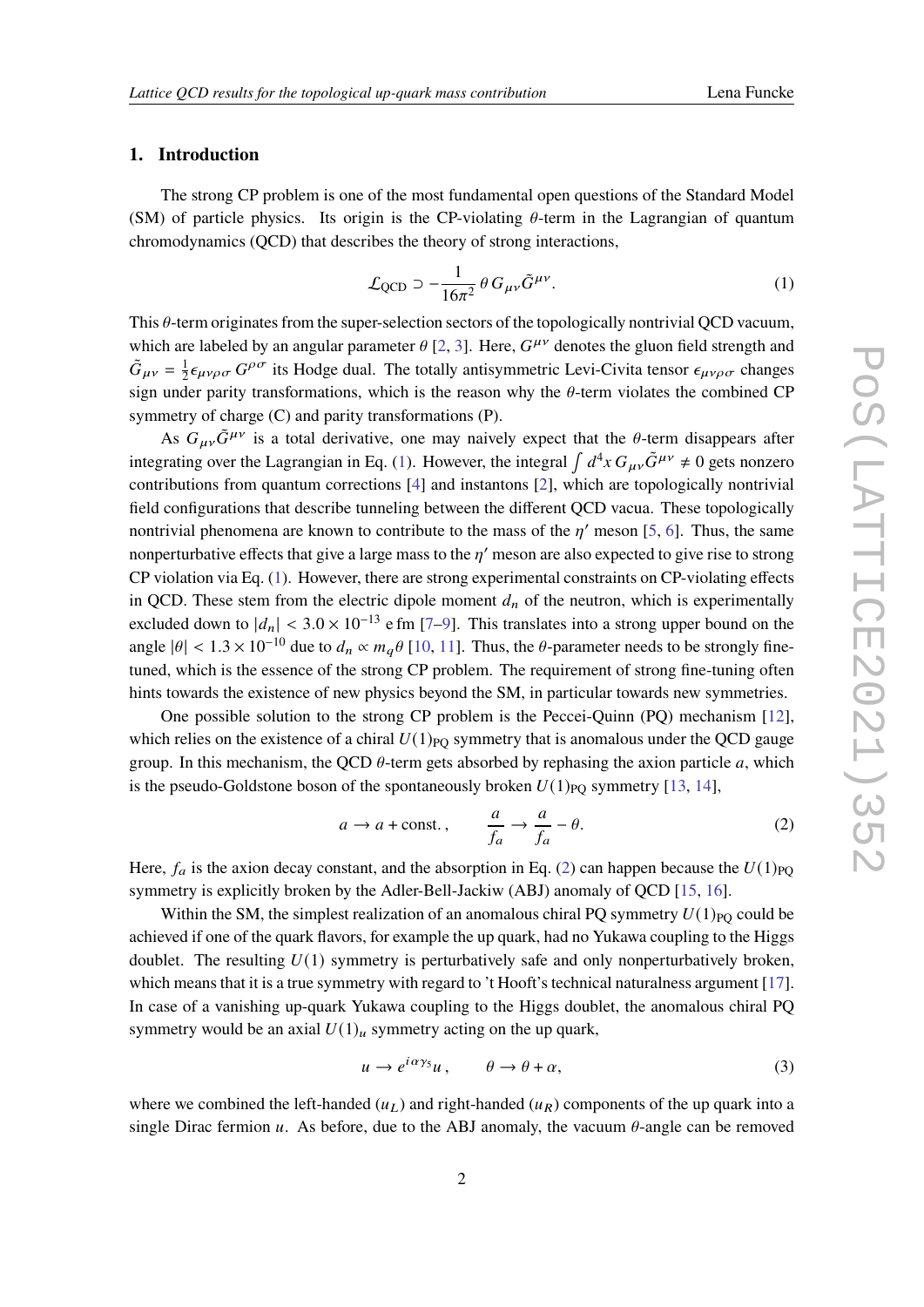by performing the chiral transformation [\(3\)](#page-1-2) and thus becomes unobservable. This scenario is sometimes presented as being fundamentally different from the PQ case, but it actually represents a particular version of the PQ solution: the chiral symmetry [\(3\)](#page-1-2) is spontaneously broken by the QCD up-quark condensate and the role of the axion is played by the  $n'$  meson (see, e.g., [\[18](#page-9-7)[–20\]](#page-9-8)).

This so-called "massless up-quark solution" would be the simplest solution to the strong CP problem, as it does not require any new particles or new fundamental energy scales. However, chiral perturbation theory ( $\chi$ PT) indicates the need for a nonzero up-quark mass that breaks the chiral symmetry in Eq.  $(3)$ . In Refs.  $[21-24]$  $[21-24]$ , it was proposed that this nonzero up-quark mass could be generated through the same nonperturbative OCD effects that also contribute to the  $n'$  mass. This would imply that the up-quark mass in the chiral Lagrangian has two different contributions. First, the perturbative, CP-violating contribution  $m<sub>u</sub>$  from the Yukawa coupling to the Higgs doublet, which could be easily set to zero by an accidental symmetry [\[24](#page-9-10)[–28\]](#page-9-11). Second, the nonperturbative, CP-conserving contribution  $m_{\text{eff}}$  from topological effects, such as instantons. Crucially, the latter term does not contribute to the neutron electric dipole moment and therefore could explain the observed up-quark mass without spoiling the solution to the strong CP problem [\[21–](#page-9-9)[24,](#page-9-10) [29\]](#page-10-0).

Due to the nonperturbative nature of the topological mass contribution  $m_{\text{eff}}$ , lattice gauge theory is required to determine its magnitude [\[24,](#page-9-10) [30,](#page-10-1) [31\]](#page-10-2). Previous lattice computations have focused on the CP-violating mass contribution  $m_u$ , demonstrating that it is non-vanishing,  $m_u(2 \text{ GeV})$  = 2.130(41) MeV [\[32](#page-10-3)[–34\]](#page-10-4). However, these computations relied on fits of the light meson spectrum, and there has been no direct lattice computation of the topological mass contribution itself.

In a recent paper [\[1\]](#page-8-0), we have filled this gap. Based on a theoretical proposal in Refs. [\[30,](#page-10-1) [31\]](#page-10-2), we directly computed the topological up-quark mass contribution by examining the dependence of the pion mass on the dynamical strange-quark mass. This calculation of the topological mass contribution has the advantage of avoiding any fitting procedures. Thus, it provides a complementary analysis of the  $m_u = 0$  proposal and may finally lay it to rest. Note that both a positive and negative assessment of the  $m_u = 0$  proposal provides important insights for model building beyond the SM: a positive assessment challenges other proposed solutions, including the axion [\[12–](#page-9-1)[14\]](#page-9-3) and Nelson-Barr [\[35,](#page-10-5) [36\]](#page-10-6) mechanisms, while a negative assessment strengthens the case for these other solutions, which are searched for by several ongoing and planned experiments (see, e.g., Ref. [\[37\]](#page-10-7)).

#### **2. Method**

The topological up-quark mass contribution  $m_{\text{eff}} = m_d m_s / \Lambda_{\text{top}}$  (see Fig. [1\)](#page-3-0) is known to be proportional to the down-quark mass  $m_d$  and the strange-quark mass  $m_s$  [\[38\]](#page-10-8). The proportionality constant is the inverse characteristic scale  $\Lambda_{\text{top}}$  of the topological effects, which is unknown and needs to be determined by lattice computations. In our work, we study the variation of the pion mass

<span id="page-2-0"></span>
$$
M_{\pi}^2 = \beta_1(m_u + m_d) + \beta_2 m_s(m_u + m_d) + \text{higher orders},\tag{4}
$$

with respect to the strange-quark mass [\[24\]](#page-9-10). This variation alters the second term in Eq. [\(4\)](#page-2-0), which contains both the topological mass contribution (with  $1/\Lambda_{\text{top}} < \beta_2$ ) and higher-order corrections in  $\chi$ PT that are proportional to  $m_s$ . The first term in Eq. [\(4\)](#page-2-0) stays unaltered and can be used as a reference point in the following way. In order to solve the strong CP problem, the CP-conserving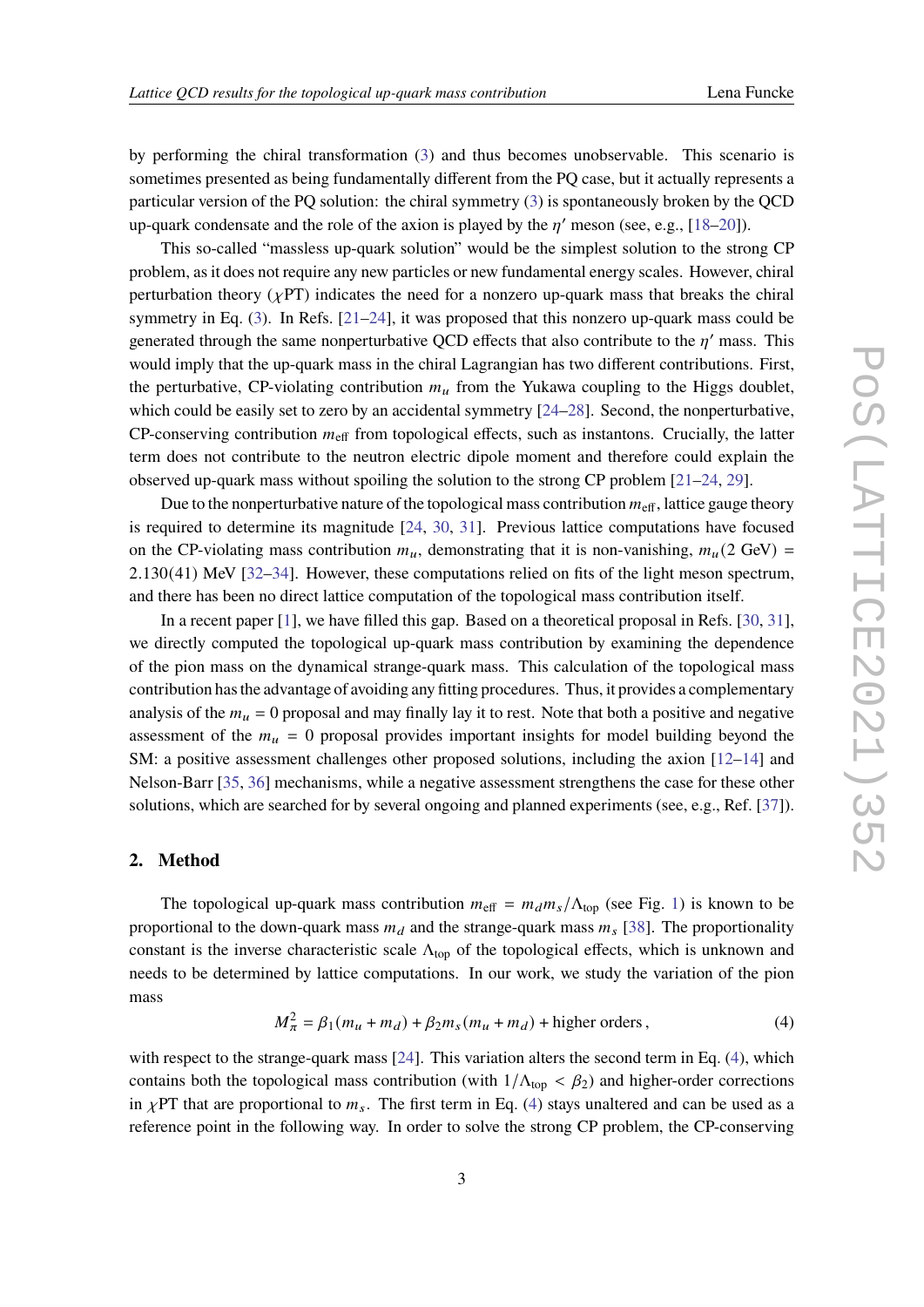<span id="page-3-0"></span>

**Figure 1:** Topological up-quark mass contribution  $m_{\text{eff}} = m_d m_s \Lambda_{\text{top}}$ , where  $\Lambda_{\text{top}}$  is the characteristic scale of the non-perturbative topological vertex (green circle), such as generated by instantons.

topological mass contribution  $m_{\text{eff}} = m_d m_s / \Lambda_{\text{top}} < \beta_2 m_d m_s$  must be large enough to mimic the  $m_u$ -contribution in the first term of Eq. [\(4\)](#page-2-0). This gives the following constraint:

<span id="page-3-2"></span>
$$
\frac{\beta_2}{\beta_1} \stackrel{!}{\approx} \frac{m_u}{m_s m_d} \approx 5 \text{ GeV}^{-1}
$$
 (5)

at renormalization scale  $\bar{\mu} = 2$  GeV in the  $\overline{\text{MS}}$  scheme [\[21](#page-9-9)[–24,](#page-9-10) [30,](#page-10-1) [31\]](#page-10-2).

In our lattice computation [\[1\]](#page-8-0), we assume equal and fixed masses of the lightest quarks,  $m_u = m_d \equiv m_\ell$ , and we vary the strange-quark mass  $m_{s,i}$ , which determines  $\beta_2/\beta_1$  via [\[30,](#page-10-1) [31\]](#page-10-2)

<span id="page-3-1"></span>
$$
\frac{\beta_2}{\beta_1} = \frac{M_{\pi,1}^2 - M_{\pi,2}^2}{m_{s,1} M_{\pi,2}^2 - m_{s,2} M_{\pi,1}^2} \Bigg|_{M_{\pi,i}\to 0}.
$$
\n(6)

Here,  $M_{\pi,i} = M_{\pi}(m_{s,i})$  is the charged pion mass defined in Eq. [\(4\)](#page-2-0). Note that  $\beta_2/\beta_1$  in Eq. [\(6\)](#page-3-1) only becomes exact after the chiral extrapolation  $M_{\pi,i} \to 0$ , which ensures the cancellation of higher-order corrections in Eq. [\(4\)](#page-2-0). As the ratio  $\beta_2/\beta_1$  is independent of  $m_\ell$ , we can reliably compute this ratio using pion masses  $M_{\pi}(m_{\ell}, m_s)$  with  $m_{\ell}$  larger than its physical value.

#### **3. Lattice computation**

In our computation of the topological up-quark mass contribution [\[1\]](#page-8-0), we used dynamical up, down, strange, and charm quark flavors with degenerate masses of the lightest quarks. Our gauge configurations were generated by the Extended Twisted Mass (ETM) Collaboration, using the Iwasaki improved gauge action [\[39\]](#page-10-9) and Wilson twisted mass fermions,  $\psi(x) \rightarrow$  $\exp(-i\omega\gamma_5\tau^3/s)\psi(x), m_\psi \to \exp(i\omega\gamma_5\tau^3)m_\psi$ , at maximal twist,  $\omega = \pi/2$  [\[40,](#page-10-10) [41\]](#page-10-11). In Table [1,](#page-4-0) we list all the ensembles, pion masses, and quark masses that we used in our study (for more details, see the supplemental material of [\[1\]](#page-8-0)). In particular, we used three pairs of ensembles (AX and AXs) with a lattice spacing value of  $a = 0.0885(36)$  fm [\[42\]](#page-10-12) and without a clover term in the action [\[43\]](#page-10-13), as well as one ensemble (cA211.30.32) with  $a = 0.0896(10)$  fm [\[1\]](#page-8-0) and a clover term [\[44\]](#page-10-14). All seven ensembles stem from simulations of several thousand trajectories. This, together with their relatively coarse lattice spacing, ensures that topological sectors are well sampled.

Each of the three pairs of ensembles (AX and its corresponding AXs) has different values for  $m_s$  and  $m_c$  but otherwise identical parameters. The difference between the three pairs with  $X = 60$ ,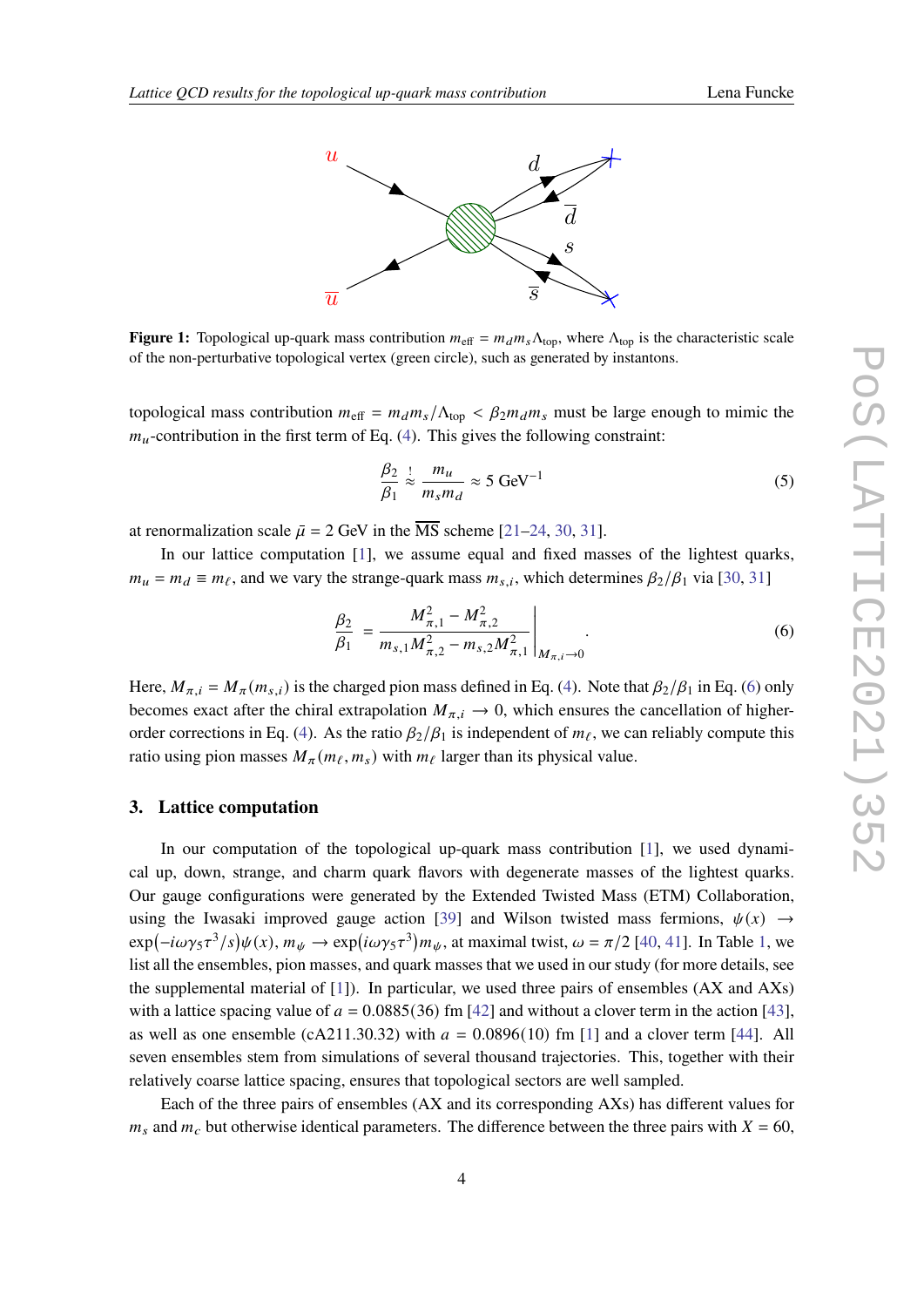<span id="page-4-0"></span>

| Ensemble     | $a\mu_{\ell}$ | $a\mu_{\sigma}$ | $a\mu_{\delta}$ | $aM_{\pi}$  | $M_{\pi}$ [MeV] | $m_s$ [MeV] |
|--------------|---------------|-----------------|-----------------|-------------|-----------------|-------------|
| A60          | 0.006         | 0.15            | 0.190           | 0.17308(32) | 386(16)         | 98(4)       |
| A60s         |               |                 | 0.197           | 0.17361(31) | 387(16)         | 79(4)       |
| A80          | 0.008         |                 | 0.190           | 0.19922(30) | 444(18)         | 98(4)       |
| A80s         |               |                 | 0.197           | 0.19895(42) | 443(18)         | 79(4)       |
| A100         | 0.010         |                 | 0.190           | 0.22161(35) | 494(20)         | 100(4)      |
| A100s        |               |                 | 0.197           | 0.22207(27) | 495(20)         | 79(4)       |
| cA211.30.32  | 0.003         | 0.1408          | 0.1521          | 0.12530(14) | 276(3)          | 99(2)       |
| cA211.30.32l |               | 0.1402          | 0.1529          | 0.12509(16) | 275(3)          | 94(2)       |
| cA211.30.32h |               | 0.1414          | 0.1513          | 0.12537(14) | 276(3)          | 104(2)      |

**Table 1:** Parameters of the two different types of ensembles used in our computations. All dimensionful quantities are quoted in units of the lattice spacing a, unless denoted otherwise. Here,  $\mu_f$  is the bare mass of the light quarks. The parameters  $\mu_{\sigma}$  and  $\mu_{\delta}$  determine the renormalized strange and charm quark masses via  $m_s = (\mu_{\sigma}/Z_P) - (\mu_{\delta}/Z_S)$  and  $m_c = (\mu_{\sigma}/Z_P) + (\mu_{\delta}/Z_S)$ , where  $Z_P$  and  $Z_S$  are the pseudoscalar and scalar renormalization functions, respectively. The pion mass  $M_{\pi}$  is given both in units of a and in physical units. The strange-quark mass  $m<sub>s</sub>$  is given at 2 GeV in the MS scheme. Table adapted from Ref. [\[1\]](#page-8-0).

80, and 100 is the different values for  $m_\ell$  corresponding to  $M_\pi$  = 386 MeV,  $M_\pi$  = 444 MeV and  $M_{\pi}$  = 494 MeV, respectively. We use these three different pairs of ensembles with different values for  $m_s$  and  $M_\pi$  to directly compute  $\beta_2/\beta_1$  from Eq. [\(6\)](#page-3-1).

For the ensemble cA211.30.32, the values for  $m_s$  and  $m_c$  are similar to the ones for the AX(s) ensembles, but the pion mass is much smaller,  $M_{\pi} = 270$  MeV, thus closer to the physical value. The most crucial difference to the AX(s) ensembles is that the cA211.30.32 ensemble only has a single strange-quark mass value, which prevents a direct computation of  $\beta_2/\beta_1$  from Eq. [\(6\)](#page-3-1). Therefore, we compute the different  $M_{\pi}(m_{s,i})$  and  $m_{s,i}$  required in Eq. [\(6\)](#page-3-1) through reweighting. Here, we call cA211.30.32h (cA211.30.32l) the reweighted ensemble with a 5% higher (lower) value for  $m_s$  than the original ensemble cA211.30.32. We also perform a cross-check of the reweighting procedure using the  $AX(s)$  ensembles, as shown in Fig. [2.](#page-5-0) Here, we split the reweighting factor in several steps, which allows us to compute  $M_{\pi}$  for three intermediate steps (green boxes) between the original values of  $m_s$  for the A60 (filled blue circle) and A60s (open blue circle) ensembles.

Thus, using these two different types of ensembles, AX(s) and cA211.30.32, allows us to both test the reweighting procedure and study the  $M_\pi$ -dependence of Eq. [\(6\)](#page-3-1), which will later enable a reliable chiral extrapolation to determine  $\beta_2/\beta_1$  for  $M_\pi \rightarrow 0$ .

#### **4. Results**

Our results for the ratio  $\beta_2/\beta_1$  are shown in Table [2,](#page-7-0) which we obtained using Eq. [\(6\)](#page-3-1) with the input values for  $M_{\pi}$  and  $m_s$  given in lattice units, see Table [1.](#page-4-0) We denote with cA211.30.32(h) the results obtained with input values from the original ensemble cA211.30.32 and the reweighted ensemble cA211.30.32h. Similarly, cA211.30.32(l) corresponds to the ensembles cA211.30.32 and cA211.30.32l, while cA211.30.32(h,l) corresponds to the ensembles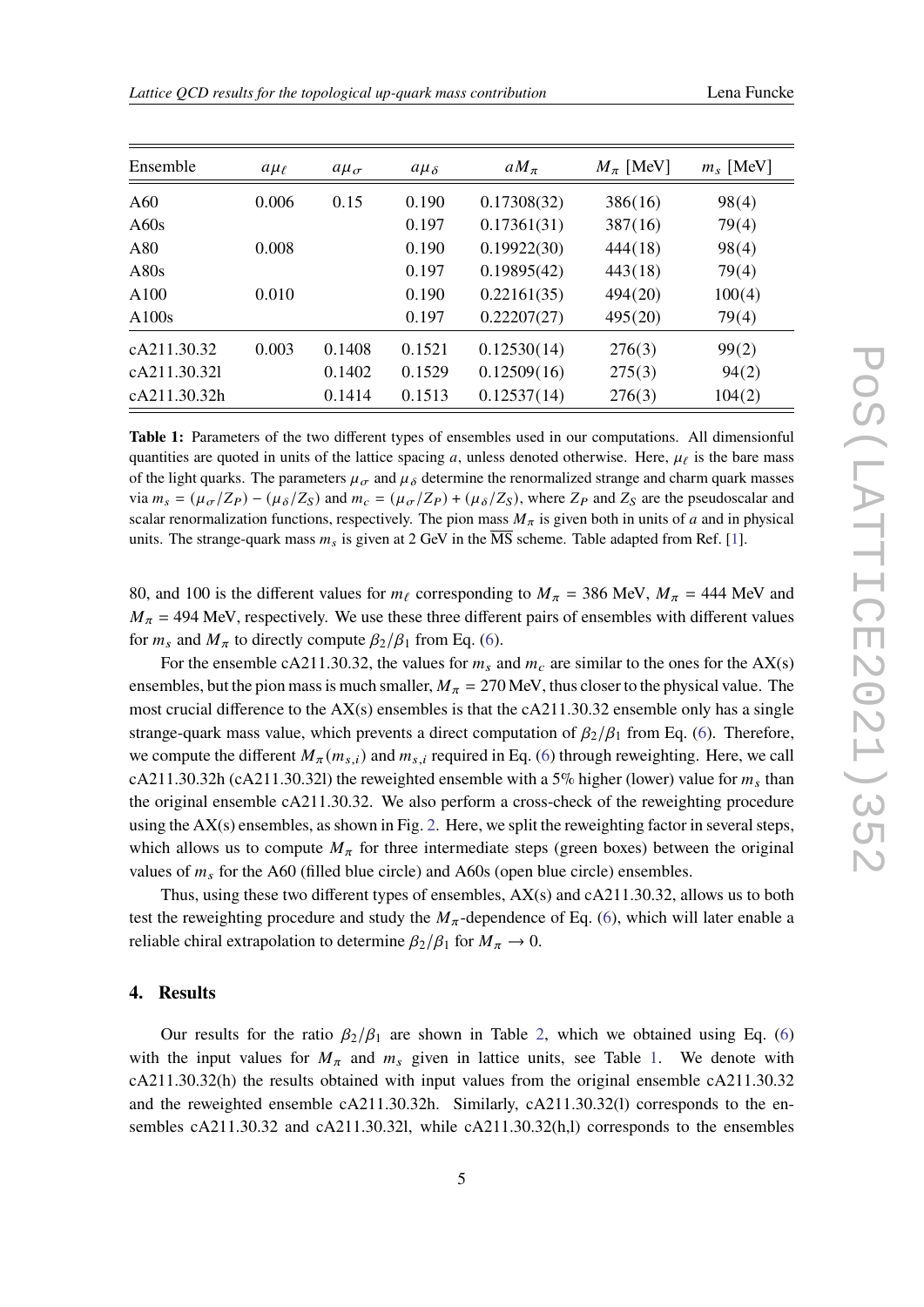

<span id="page-5-0"></span>

**Figure 2:** Pion mass  $M_{\pi}$  as a function of  $a\mu_{\delta}$ . Original results for the A60 (filled blue circle) and A60s (open blue circle) ensembles, compared to reweighting results (green boxes). Figure taken from Ref. [\[1\]](#page-8-0).

cA211.30.32h and cA211.30.32l. Our results for  $\beta_1$  are strictly positive, which is expected as this coefficient is proportional to the chiral condensate [\[45\]](#page-10-15),

$$
\frac{d\beta_1}{dm_s} \propto \frac{d}{dm_s} \langle \bar{\psi}\psi \rangle \propto \int_{\lim k \to 0} dx e^{ikx} \langle \bar{\psi}\psi(x), \bar{s}s(0) \rangle.
$$
 (7)

Note that our results for  $\beta_2$  are compatible with zero, and  $\beta_2/\beta_1$  is zero at the 1.5 $\sigma$  level.

In Fig. [3,](#page-6-0) we plot our results from Table [2](#page-7-0) as a function of  $M_{\pi}^2$ . The blue (red) data points are the results for the  $AX(s)$  ensembles (the  $cA211.30.32$  ensemble). The black line is the chiral extrapolation that eliminates higher-order corrections to  $\beta_2/\beta_1$ , as explained below Eq. [\(6\)](#page-3-1). We choose a linear extrapolation due to the  $\chi$ PT prediction of [\[34\]](#page-10-4)

<span id="page-5-1"></span>
$$
\frac{\beta_2}{\beta_1} \approx \frac{\alpha_2}{\alpha_1 + (\alpha_3/\alpha_1)M_\pi^2} \approx \frac{\alpha_2}{\alpha_1} - \frac{\alpha_2 \alpha_3}{\alpha_1^3} M_\pi^2,
$$
\n(8)

modulo logarithmic corrections. Here, the coefficients  $\alpha_{1,2,3}$  are combinations of low-energy constants with  $\alpha_1 \gg (\alpha_3/\alpha_1)M_{\pi}^2$ ,  $M_{\pi}^2 = \alpha_1 m_{\ell} + O(\alpha_{2,3})$ , and  $O(\alpha_{2,3})/(\alpha_1 m_{\ell}) \approx 0.1$ . For the linear fit, we use all three data points from the  $AX(s)$  ensemble but only one data point from the cA211.30.32 ensemble (see the filled symbols in Fig. [3\)](#page-6-0), because the three data points for the ensemble cA211.30.32 are strongly correlated. The fit has a  $p$ -value of 0.2 and yields a chirally extrapolated result of  $\beta_2/\beta_1 (M_\pi \to 0) = 0.63(25) \text{ GeV}^{-1}$ . Taking into account the  $1\sigma$  statistical uncertainty, this result excludes the value of  $\beta_2/\beta_1 \approx 5 \text{ GeV}^{-1}$  that is required to solve the strong CP problem by more than  $10\sigma$ , see Eq. [\(5\)](#page-3-2).

To estimate the systematic uncertainties, the discretization errors for  $\beta_2/\beta_1$  can be obtained by comparing our lattice results for  $m_s$  and  $M_\pi$  to the known continuum extrapolation values for the AX ensembles [\[42\]](#page-10-12). The resulting discretization errors are of the order of  $5 - 10\%$ , which implies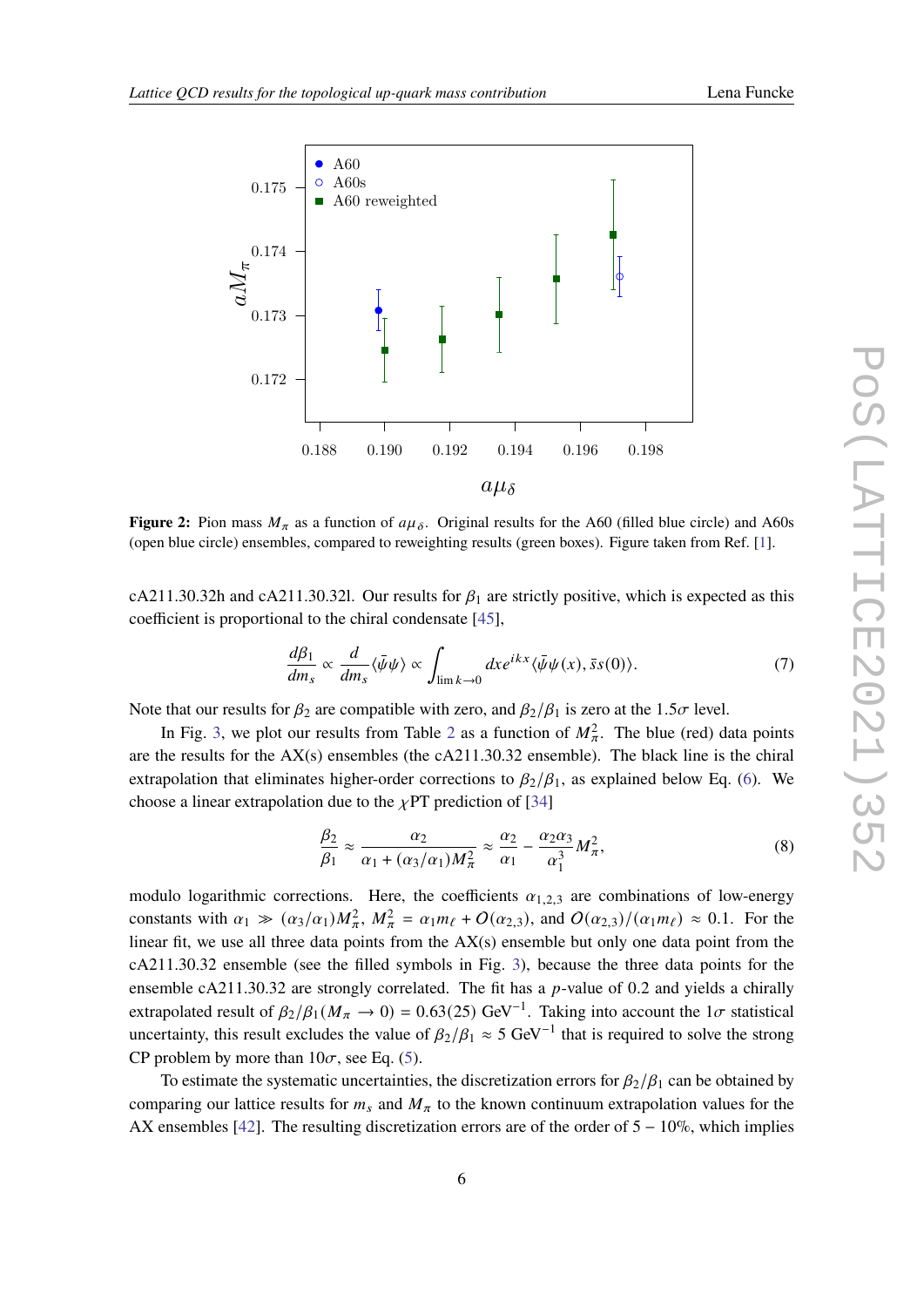<span id="page-6-0"></span>

**Figure 3:** Results for the ratio  $\beta_2/\beta_1$  as a function of  $M_\pi^2$  in physical units. The ensembles are AX(s) without a clover term (blue) and cA211.30.32 with a clover term (red). For better legibility, the red data points are displaced horizontally. The solid line (black) with the  $1\sigma$  error band (grey) denotes the linear chiral extrapolation in  $M_{\pi}^2$ , see Eqs. [\(6\)](#page-3-1) and [\(8\)](#page-5-1). Figure taken from Ref. [\[1\]](#page-8-0).

errors of maximally 10% for  $\beta_2$ , 15% for  $\beta_1$ , and 20% for  $\beta_2/\beta_1$ , because most lattice artifacts cancel in the differences in Eq. [\(6\)](#page-3-1). For the ensemble cA211.30.32, the lattice artifacts are even further reduced due to the inclusion of the clover term [\[1\]](#page-8-0). There are no finite-size effects for  $m_s$ , and the finite-size corrections for  $M_{\pi}$  are equal for  $M_{\pi,1}^2$  and  $M_{\pi,2}^2$ , thus canceling for the ratio  $\beta_2/\beta_1$ .

In total, our chirally extrapolated value for  $\beta_2/\beta_1$  has a  $1\sigma$  statistical error and a conservatively estimated 20% systematic error from lattice artifacts. Thus, we arrive at the following result [\[1\]](#page-8-0):

$$
\frac{\beta_2}{\beta_1} = 0.63(25)_{\text{stat}}(14)_{\text{sys}} \text{ GeV}^{-1} = 0.63(39) \text{ GeV}^{-1}
$$
 (9)

<span id="page-6-1"></span>at  $\bar{\mu} = 2$  GeV in the  $\overline{\text{MS}}$  scheme. We note that  $\beta_2/\beta_1$  receives logarithmic corrections [\[45,](#page-10-15) [46\]](#page-11-0), which are of the same order as our result in Eq. [\(9\)](#page-6-1); this renders the topological contribution to  $\beta_2/\beta_1$  even smaller. We also note that a constant extrapolation in  $M_\pi^2$  would have been equally well compatible with our data and would have given a substantially smaller result for  $\beta_2/\beta_1$ . Thus, our result can be considered as a conservative upper bound for  $\beta_2/\beta_1$ .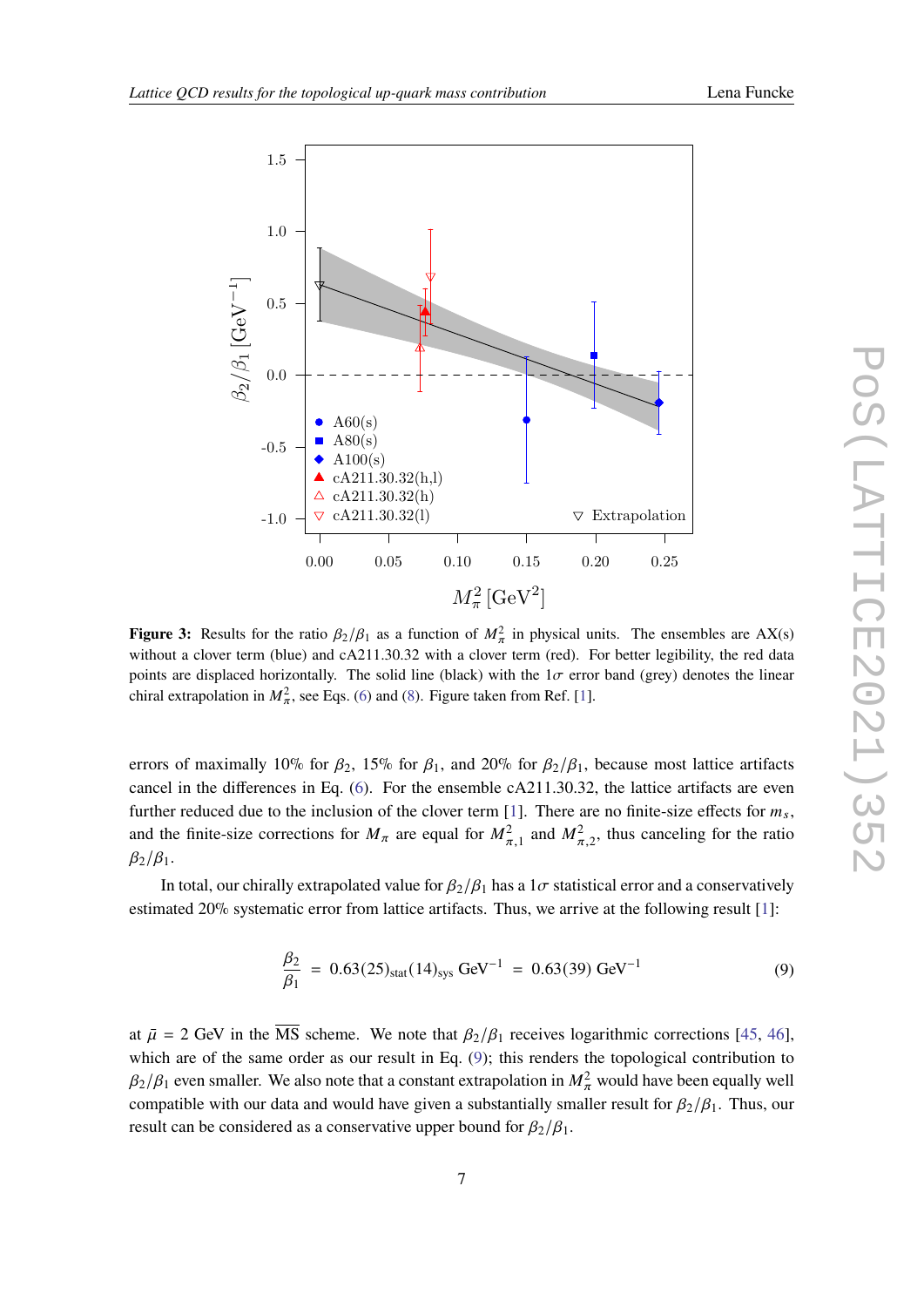<span id="page-7-0"></span>

| Ensemble         | $\beta_2$ [GeV <sup>2</sup> ] | $\beta_1$ [GeV <sup>3</sup> ] | $\beta_2/\beta_1$ [GeV <sup>-1</sup> ] |
|------------------|-------------------------------|-------------------------------|----------------------------------------|
| A60(s)           | $-0.0009(08)$                 | 0.0029(4)                     | $-0.32(26)$                            |
| A80(s)           | 0.0005(10)                    | 0.0036(4)                     | 0.15(30)                               |
| A100(s)          | $-0.0010(10)$                 | 0.0053(6)                     | $-0.19(19)$                            |
| cA211.30.32(h)   | 0.00007(11)                   | 0.00039(5)                    | 0.18(30)                               |
| cA211.30.32(1)   | 0.00026(11)                   | 0.00037(5)                    | 0.69(33)                               |
| cA211.30.32(h,l) | 0.00033(12)                   | 0.00076(5)                    | 0.43(16)                               |

**Table 2:** Results for the coefficients  $\beta_2$  and  $\beta_1$  defined in Eq. [\(4\)](#page-2-0) and their ratio  $\beta_2/\beta_1$ . All results are obtained from Eq. [\(6\)](#page-3-1) and given in physical units at  $\bar{\mu} = 2$  GeV in the  $\overline{\text{MS}}$  scheme. Table taken from Ref. [\[1\]](#page-8-0).

#### **5. Conclusion**

In our work [\[1\]](#page-8-0), we have provided the first direct lattice computation of the topological up-quark mass contribution, by studying the dependence of the pion mass on the dynamical strange-quark mass. Using Wilson twisted mass fermions at maximal twist, the Iwasaki gauge action, and gauge configurations generated by the ETM Collaboration, we determined an upper bound for the strength of the topological mass contribution,  $\beta_2/\beta_1 < 1.02$  GeV<sup>-1</sup>, see Eq. [\(9\)](#page-6-1). Our systematic error estimates are highly conservative, and our result is significantly lower than the value of  $\beta_2/\beta_1 \approx 5 \text{ GeV}^{-1}$  required by the massless up-quark solution to the strong CP problem. Thus, our work excludes the massless up-quark solution, in agreement with previous results using direct  $\chi PT$ fits of the light meson spectrum. These findings strengthen the case for alternative solutions to the strong CP problem, including the axion solution, which are highly sought after experimentally.

# **Acknowledgments**

We thank all members of the ETM Collaboration for the most enjoyable collaboration. We also thank J. Gasser, D. Kaplan, T. Banks, Y. Nir, and N. Seiberg, and U.-G. Meißner for useful comments and discussions. We kindly thank F. Manigrasso and K. Hadjiyiannakou for providing the necessary correlators for computing the nucleon mass on the ensemble cA211.30.32. The authors gratefully acknowledge the Gauss Centre for Supercomputing (GCS) e.V. (www.gauss-centre.eu) for funding this project by providing computing time on the GCS supercomputer JUQUEEN [\[47\]](#page-11-1) and the John von Neumann Institute for Computing (NIC) for computing time provided on the supercomputers JURECA [\[48\]](#page-11-2) and JUWELS at Jülich Supercomputing Centre (JSC) under the projects hch02, ecy00, and hbn28. The project used resources of the SuperMUC at the Leibniz Supercomputing Centre under the Gauss Centre for Supercomputing e.V. project pr74yo. The cA211.30.32 ensemble was generated on the Marconi-KNL supercomputer at CINECA within PRACE project Pra13-3304. This project was funded in part by the DFG as a project in the Sino-German CRC110 (TRR110) and by the PRACE Fifth and Sixth Implementation Phase (PRACE-5IP and PRACE-6IP) program of the European Commission under Grant Agreements No. 730913 and No. 823767. Research at Perimeter Institute is supported in part by the Government of Canada through the Department of Innovation, Science and Industry Canada and by the Province of Ontario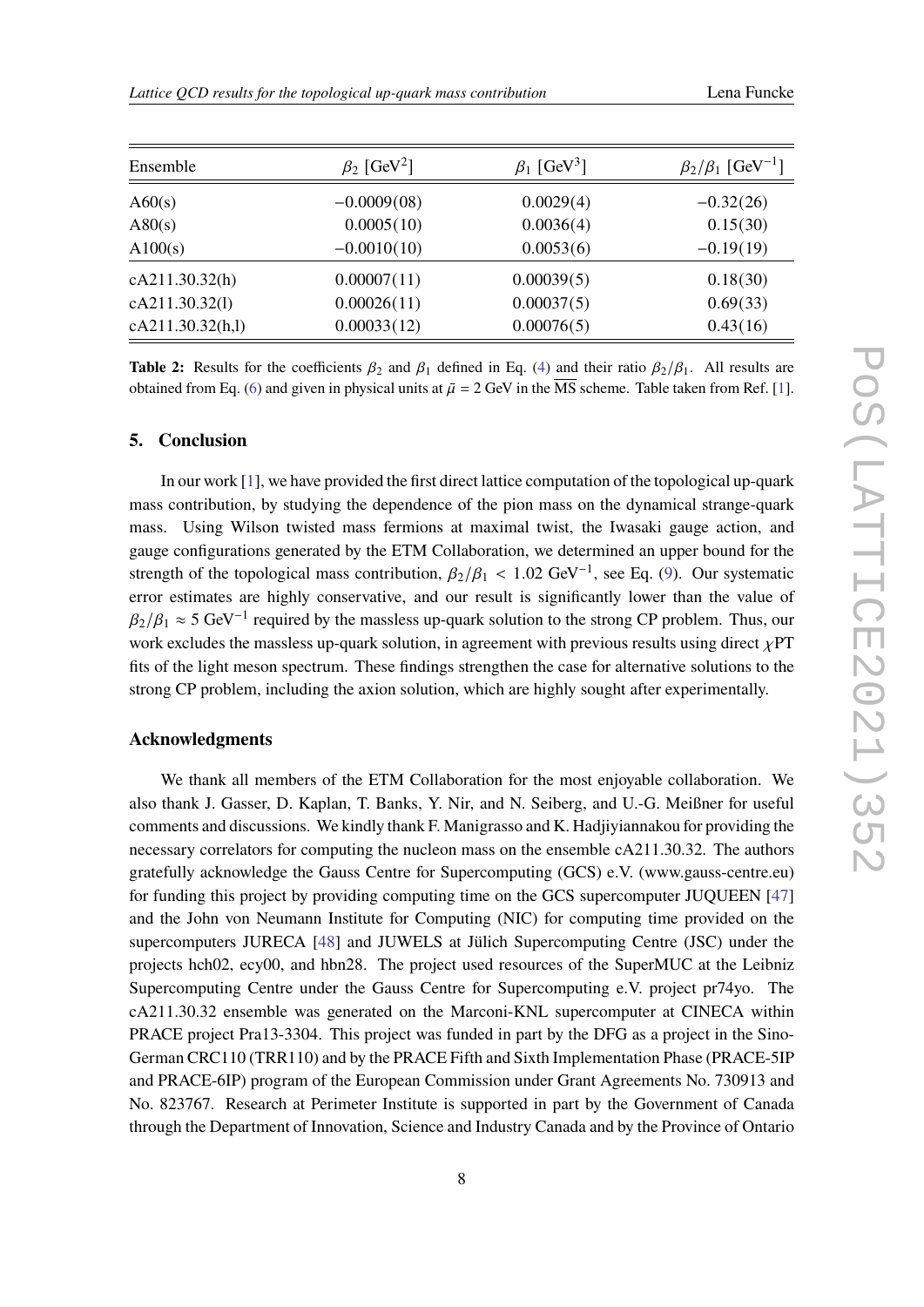through the Ministry of Colleges and Universities. L.F. is partially supported by the U.S. Department of Energy, Office of Science, National Quantum Information Science Research Centers, Co-design Center for Quantum Advantage  $(C^2OA)$  under contract number DE-SC0012704, by the DOE QuantiSED Consortium under subcontract number 675352, by the National Science Foundation under Cooperative Agreement PHY-2019786 (The NSF AI Institute for Artificial Intelligence and Fundamental Interactions, http://iaifi.org/), and by the U.S. Department of Energy, Office of Science, Office of Nuclear Physics under grant contract numbers DE-SC0011090 and DE-SC0021006. J.F. is financially supported by H2020 project PRACE 6-IP (grant agreement No 82376) and the EuroCC project funded by the Deputy Ministry of Research, Innovation and Digital Policy and the Cyprus Research and Innovation Foundation and the European High-Performance Computing Joint Undertaking (JU) under grant agreement No 951732. The JU receives support from the European Union's Horizon 2020 research and innovation programme. F.P. acknowledges financial support from the Cyprus Research and Innovation Foundation under project "NextQCD", contract number EXCELLENCE/0918/0129. The open source software packages tmLQCD [\[49–](#page-11-3)[51\]](#page-11-4), Lemon [\[52\]](#page-11-5), DDalphaAMG [\[53](#page-11-6)[–55\]](#page-11-7), QUDA [\[56](#page-11-8)[–58\]](#page-11-9), and R [\[59\]](#page-11-10) have been used.

### **References**

- <span id="page-8-0"></span>[1] C. Alexandrou, J. Finkenrath, L. Funcke, K. Jansen, B. Kostrzewa, F. Pittler et al., *Ruling Out the Massless Up-Quark Solution to the Strong CP Problem by Computing the Topological Mass Contribution with Lattice QCD*, *[Phys. Rev. Lett.](https://doi.org/10.1103/PhysRevLett.125.232001)* **125** (2020) 232001 [[2002.07802](https://arxiv.org/abs/2002.07802)].
- <span id="page-8-1"></span>[2] G. 't Hooft, *Symmetry Breaking Through Bell-Jackiw Anomalies*, *[Phys. Rev. Lett.](https://doi.org/10.1103/PhysRevLett.37.8)* **37** (1976) [8.](https://doi.org/10.1103/PhysRevLett.37.8)
- <span id="page-8-2"></span>[3] G. 't Hooft, *Computation of the Quantum Effects Due to a Four-Dimensional Pseudoparticle*, *[Phys. Rev. D](https://doi.org/10.1103/PhysRevD.18.2199.3)* **14** (1976) 3432.
- <span id="page-8-3"></span>[4] E. Witten, *Instatons, the quark model, and the* 1/ *expansion*, *[Nucl. Phys. B](https://doi.org/10.1016/0550-3213(79)90243-8)* **149** (1979) 285.
- <span id="page-8-4"></span>[5] E. Witten, *Current Algebra Theorems for the U(1) Goldstone Boson*, *[Nucl. Phys. B](https://doi.org/10.1016/0550-3213(79)90031-2)* **156** [\(1979\) 269.](https://doi.org/10.1016/0550-3213(79)90031-2)
- <span id="page-8-5"></span>[6] G. Veneziano, *U(1) Without Instantons*, *[Nucl. Phys. B](https://doi.org/10.1016/0550-3213(79)90332-8)* **159** (1979) 213.
- <span id="page-8-6"></span>[7] C.A. Baker et al., *Improved Experimental Limit on the Electric Dipole Moment of the Neutron*, *[Phys. Rev. Lett.](https://doi.org/10.1103/PhysRevLett.97.131801)* **97** (2006) 131801 [[hep-ex/0602020](https://arxiv.org/abs/hep-ex/0602020)].
- [8] J.M. Pendlebury et al., *Revised experimental upper limit on the electric dipole moment of the neutron*, *[Phys. Rev. D](https://doi.org/10.1103/PhysRevD.92.092003)* **92** (2015) 092003 [[1509.04411](https://arxiv.org/abs/1509.04411)].
- <span id="page-8-7"></span>[9] nEDM collaboration, *Measurement of the permanent electric dipole moment of the neutron*, *[Phys. Rev. Lett.](https://doi.org/10.1103/PhysRevLett.124.081803)* **124** (2020) 081803 [[2001.11966](https://arxiv.org/abs/2001.11966)].
- <span id="page-8-8"></span>[10] R.J. Crewther, P.D. Vecchia, G. Veneziano and E. Witten, *Chiral estimate of the electric dipole moment of the neutron in quantum chromodynamics*, *[Phys. Lett. B](https://doi.org/https://doi.org/10.1016/0370-2693(79)90128-X)* **88** (1979) 123.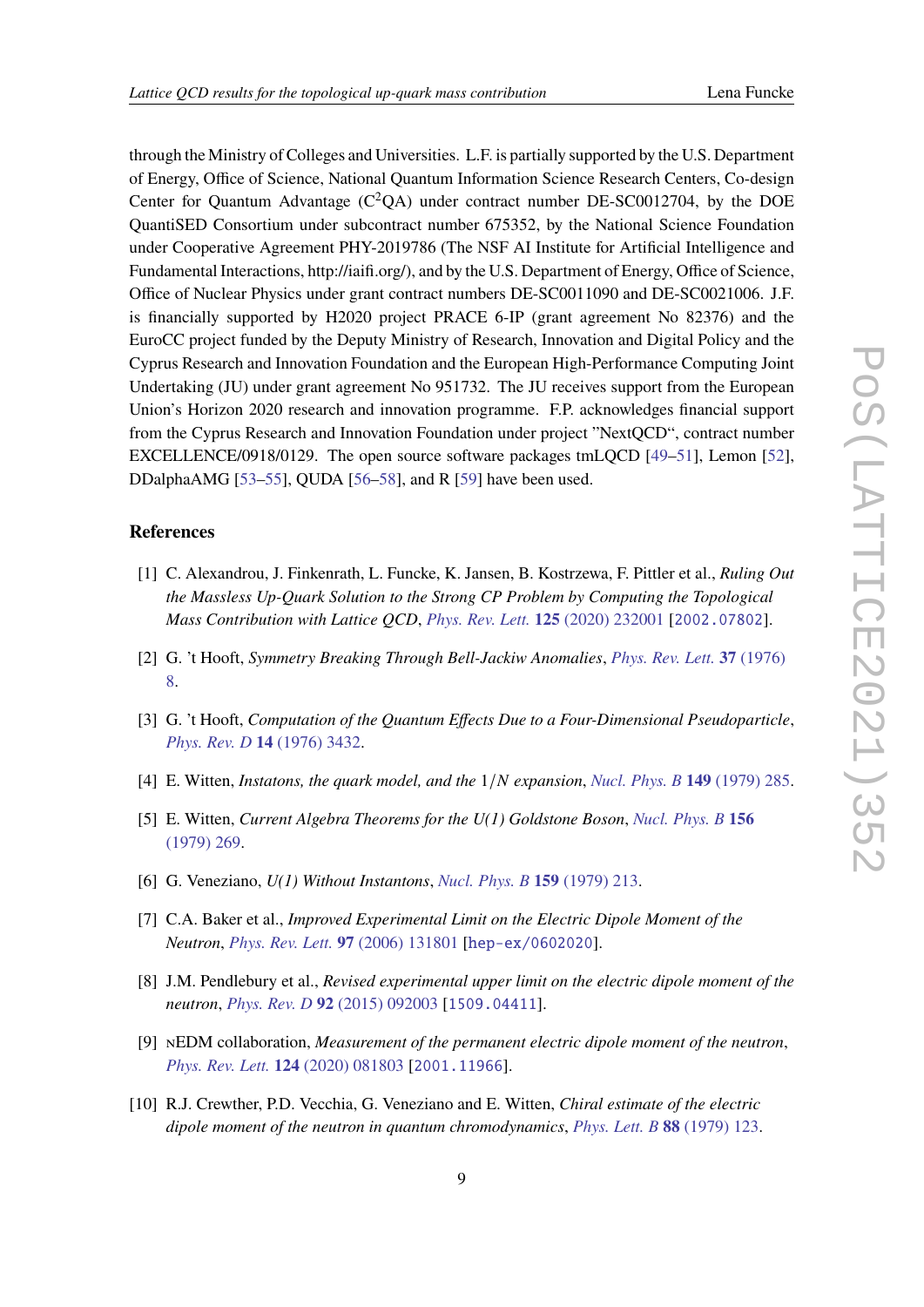- 
- <span id="page-9-0"></span>[11] R.J. Crewther, P. di Vecchia, G. Venezinao and E. Witten, *Chiral estimate of the electric dipole moment of the neutron in quantum chromodynamics*, in *CP Violation*, (Amsterdam, Netherlands), pp. 323 – 327, Edited by L. Wolfenstein, Elsevier (1989), [DOI.](https://doi.org/10.1016/B978-0-444-88081-9.50042-4)
- <span id="page-9-1"></span>[12] R.D. Peccei and H.R. Quinn, CP *conservation in the presence of pseudoparticles*, *[Phys. Rev.](https://doi.org/10.1103/PhysRevLett.38.1440) Lett.* **38** [\(1977\) 1440.](https://doi.org/10.1103/PhysRevLett.38.1440)
- <span id="page-9-2"></span>[13] S. Weinberg, *A New Light Boson?*, *[Phys. Rev. Lett.](https://doi.org/10.1103/PhysRevLett.40.223)* **40** (1978) 223.
- <span id="page-9-3"></span>[14] F. Wilczek, *Problem of Strong and Invariance in the Presence of Instantons*, *[Phys. Rev.](https://doi.org/10.1103/PhysRevLett.40.279) Lett.* **40** [\(1978\) 279.](https://doi.org/10.1103/PhysRevLett.40.279)
- <span id="page-9-4"></span>[15] S.L. Adler, *Axial-Vector Vertex in Spinor Electrodynamics*, *[Phys. Rev.](https://doi.org/10.1103/PhysRev.177.2426)* **177** (1969) 2426.
- <span id="page-9-5"></span>[16] J.S. Bell and R. Jackiw, *A PCAC puzzle:*  $\pi_0 \rightarrow \gamma \gamma$  in the  $\sigma$ -model, *[Nuovo Cimento A](https://doi.org/10.1007/BF02823296)* 60 [\(1969\) 47.](https://doi.org/10.1007/BF02823296)
- <span id="page-9-6"></span>[17] G. 't Hooft, *Naturalness, chiral symmetry, and spontaneous chiral symmetry breaking*, *[NATO](https://doi.org/10.1007/978-1-4684-7571-5_9) [Sci. Ser. B](https://doi.org/10.1007/978-1-4684-7571-5_9)* **59** (1980) 135.
- <span id="page-9-7"></span>[18] G. Dvali, *Three-form gauging of axion symmetries and gravity*, [hep-th/0507215](https://arxiv.org/abs/hep-th/0507215).
- [19] G. Dvali, S. Folkerts and A. Franca, *How neutrino protects the axion*, *[Phys. Rev. D](https://doi.org/10.1103/PhysRevD.89.105025)* **89** (2014) [105025](https://doi.org/10.1103/PhysRevD.89.105025) [[1312.7273](https://arxiv.org/abs/1312.7273)].
- <span id="page-9-8"></span>[20] G. Dvali and L. Funcke, *Domestic Axion*, [1608.08969](https://arxiv.org/abs/1608.08969).
- <span id="page-9-9"></span>[21] H. Georgi and I.N. McArthur, *Instantons and the u quark mass*, *Harvard preprint HUTP-81/A011* (1981) .
- [22] D.B. Kaplan and A.V. Manohar, *Current-Mass Ratios of the Light Quarks*, *[Phys. Rev. Lett.](https://doi.org/10.1103/PhysRevLett.56.2004)* **56** [\(1986\) 2004.](https://doi.org/10.1103/PhysRevLett.56.2004)
- [23] K. Choi, C.W. Kim and W.K. Sze, *Mass Renormalization by Instantons and the Strong* CP *Problem*, *[Phys. Rev. Lett.](https://doi.org/10.1103/PhysRevLett.61.794)* **61** (1988) 794.
- <span id="page-9-10"></span>[24] T. Banks, Y. Nir and N. Seiberg, *Missing (up) Mass, Accidental Anomalous Symmetries, and the Strong CP Problem*, [hep-ph/9403203](https://arxiv.org/abs/hep-ph/9403203).
- [25] M. Leurer, Y. Nir and N. Seiberg, *Mass matrix models*, *[Nucl. Phys. B](https://doi.org/10.1016/0550-3213(93)90112-3)* **398** (1993) 319 [[hep-ph/9212278](https://arxiv.org/abs/hep-ph/9212278)].
- [26] M. Leurer, Y. Nir and N. Seiberg, *Mass matrix models: The Sequel*, *[Nucl. Phys. B](https://doi.org/10.1016/0550-3213(94)90074-4)* **420** (1994) [468](https://doi.org/10.1016/0550-3213(94)90074-4) [[hep-ph/9310320](https://arxiv.org/abs/hep-ph/9310320)].
- [27] A.E. Nelson and M.J. Strassler, *A Realistic supersymmetric model with composite quarks*, *[Phys. Rev. D](https://doi.org/10.1103/PhysRevD.56.4226)* **56** (1997) 4226 [[hep-ph/9607362](https://arxiv.org/abs/hep-ph/9607362)].
- <span id="page-9-11"></span>[28] D.E. Kaplan, F. Lepeintre, A. Masiero, A.E. Nelson and A. Riotto, *Fermion masses and gauge mediated supersymmetry breaking from a single U(1)*, *[Phys. Rev. D](https://doi.org/10.1103/PhysRevD.60.055003)* **60** (1999) 055003 [[hep-ph/9806430](https://arxiv.org/abs/hep-ph/9806430)].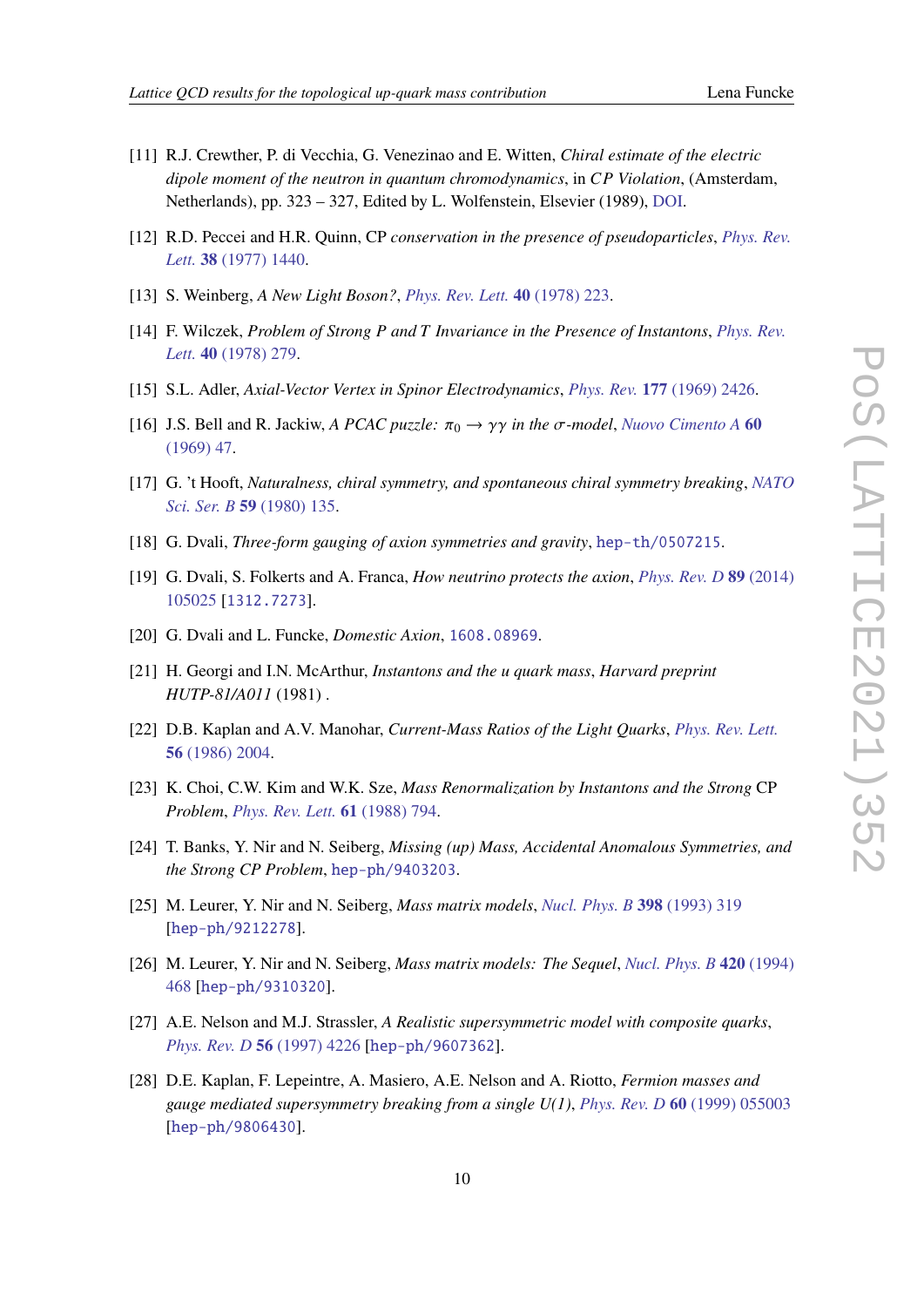- 
- <span id="page-10-0"></span>[29] M. Srednicki, *Comment on "Ambiguities in the up-quark mass"*, *[Phys. Rev. Lett.](https://doi.org/10.1103/PhysRevLett.95.059101)* **95** (2005) [059101](https://doi.org/10.1103/PhysRevLett.95.059101) [[hep-ph/0503051](https://arxiv.org/abs/hep-ph/0503051)].
- <span id="page-10-1"></span>[30] A.G. Cohen, D.B. Kaplan and A.E. Nelson, *Testing m(u)=0 on the lattice*, *[J. High Energy](https://doi.org/10.1088/1126-6708/1999/11/027) Phys.* **11** [\(1999\) 027](https://doi.org/10.1088/1126-6708/1999/11/027) [[hep-lat/9909091](https://arxiv.org/abs/hep-lat/9909091)].
- <span id="page-10-2"></span>[31] M. Dine, P. Draper and G. Festuccia, *Instanton Effects in Three Flavor QCD*, *[Phys. Rev. D](https://doi.org/10.1103/PhysRevD.92.054004)* **92** [\(2015\) 054004](https://doi.org/10.1103/PhysRevD.92.054004) [[1410.8505](https://arxiv.org/abs/1410.8505)].
- <span id="page-10-3"></span>[32] FERMILAB LATTICE, MILC collaboration, *B- and D-meson leptonic decay constants from four-flavor lattice QCD*, *[Phys. Rev. D](https://doi.org/10.1103/PhysRevD.98.074512)* **98** (2018) 074512 [[1712.09262](https://arxiv.org/abs/1712.09262)].
- [33] Fermilab Lattice, MILC, TUMQCD collaboration, *Up-, down-, strange-, charm-, and bottom-quark masses from four-flavor lattice QCD*, *[Phys. Rev. D](https://doi.org/10.1103/PhysRevD.98.054517)* **98** (2018) 054517 [[1802.04248](https://arxiv.org/abs/1802.04248)].
- <span id="page-10-4"></span>[34] Flavour Lattice Averaging Group collaboration, *FLAG Review 2019: Flavour Lattice Averaging Group (FLAG)*, *Eur. Phys. J. C* **80** (2020) 113 [[1902.08191](https://arxiv.org/abs/1902.08191)].
- <span id="page-10-5"></span>[35] A.E. Nelson, *Naturally Weak CP Violation*, *[Phys. Lett.](https://doi.org/10.1016/0370-2693(84)92025-2)* **136B** (1984) 387.
- <span id="page-10-6"></span>[36] S.M. Barr, *Solving the Strong* CP *Problem without the Peccei-Quinn Symmetry*, *[Phys. Rev.](https://doi.org/10.1103/PhysRevLett.53.329) Lett.* **53** [\(1984\) 329.](https://doi.org/10.1103/PhysRevLett.53.329)
- <span id="page-10-7"></span>[37] P.W. Graham, I.G. Irastorza, S.K. Lamoreaux, A. Lindner and K.A. van Bibber, *Experimental Searches for the Axion and Axion-Like Particles*, *[Ann. Rev. Nucl. Part. Sci.](https://doi.org/10.1146/annurev-nucl-102014-022120)* **65** [\(2015\) 485](https://doi.org/10.1146/annurev-nucl-102014-022120) [[1602.00039](https://arxiv.org/abs/1602.00039)].
- <span id="page-10-8"></span>[38] G. 't Hooft, *How Instantons Solve the U(1) Problem*, *[Phys. Rept.](https://doi.org/10.1016/0370-1573(86)90117-1)* **142** (1986) 357.
- <span id="page-10-9"></span>[39] Y. Iwasaki, *Renormalization Group Analysis of Lattice Theories and Improved Lattice Action: Two-Dimensional Nonlinear O(N) Sigma Model*, *[Nucl. Phys. B](https://doi.org/10.1016/0550-3213(85)90606-6)* **258** (1985) 141.
- <span id="page-10-10"></span>[40] Alpha collaboration, *Lattice QCD with a chirally twisted mass term*, *J. High Energy Phys.* **08** (2001) 058 [[hep-lat/0101001](https://arxiv.org/abs/hep-lat/0101001)].
- <span id="page-10-11"></span>[41] R. Frezzotti and G.C. Rossi, *Twisted mass lattice QCD with mass nondegenerate quarks*, *[Nucl. Phys. Proc. Suppl.](https://doi.org/10.1016/S0920-5632(03)02477-0)* **128** (2004) 193 [[hep-lat/0311008](https://arxiv.org/abs/hep-lat/0311008)].
- <span id="page-10-12"></span>[42] ETM collaboration, *Up, down, strange and charm quark masses with*  $N_f = 2 + 1 + 1$  *twisted mass lattice QCD*, *[Nucl. Phys. B](https://doi.org/10.1016/j.nuclphysb.2014.07.025)* **887** (2014) 19 [[1403.4504](https://arxiv.org/abs/1403.4504)].
- <span id="page-10-13"></span>[43] R. Baron et al., *Light hadrons from lattice QCD with light (u,d), strange and charm dynamical quarks*, *[J. High Energy Phys.](https://doi.org/10.1007/JHEP06(2010)111)* **06** (2010) 111 [[1004.5284](https://arxiv.org/abs/1004.5284)].
- <span id="page-10-14"></span>[44] C. Alexandrou et al., *Simulating twisted mass fermions at physical light, strange and charm quark masses*, *[Phys. Rev. D](https://doi.org/10.1103/PhysRevD.98.054518)* **98** (2018) 054518 [[1807.00495](https://arxiv.org/abs/1807.00495)].
- <span id="page-10-15"></span>[45] V.A. Novikov, M.A. Shifman, A.I. Vainshtein and V.I. Zakharov, *Are all hadrons alike?*, *[Nucl. Phys. B](https://doi.org/https://doi.org/10.1016/0550-3213(81)90303-5)* **191** (1981) 301.